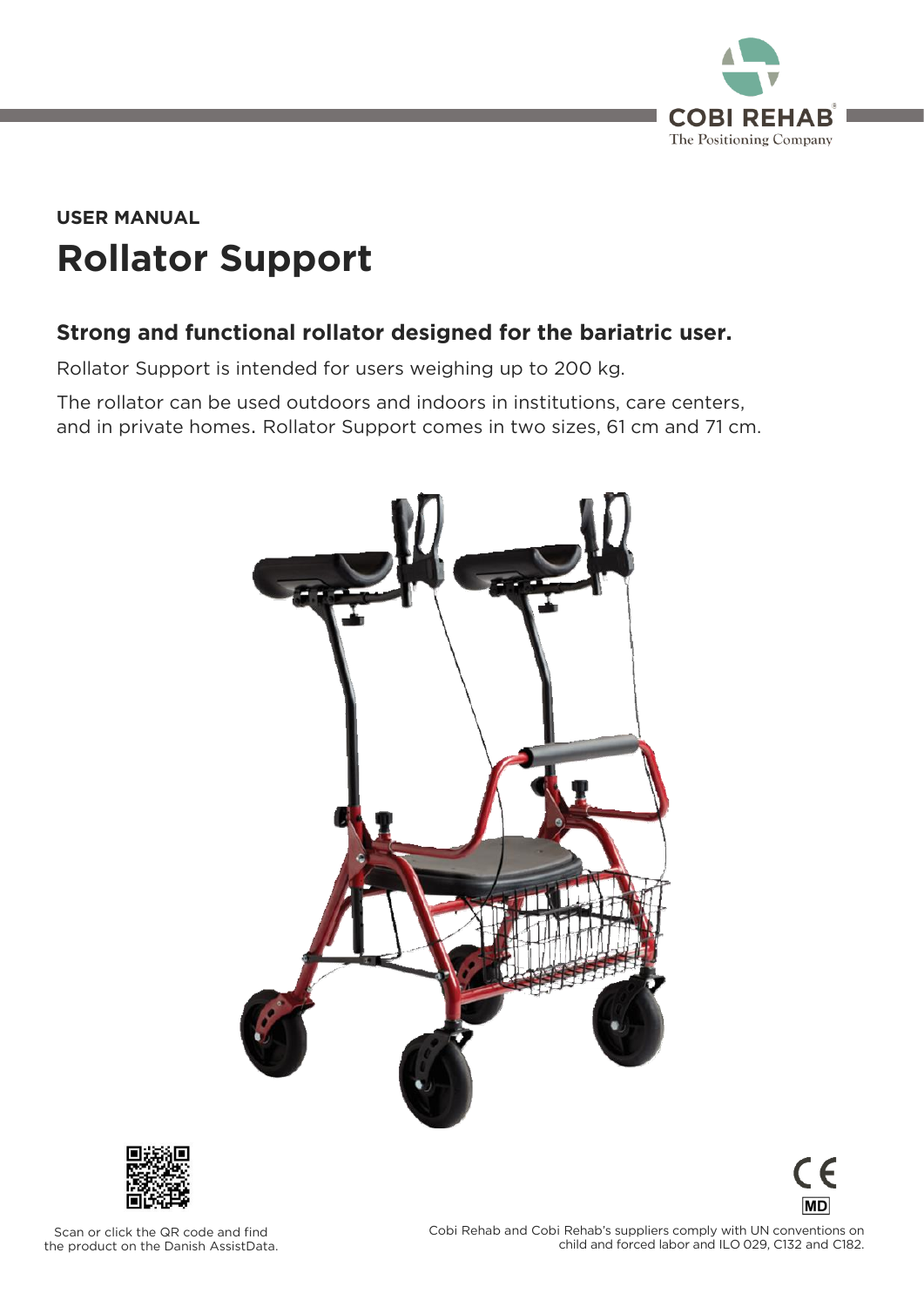## **Table of content**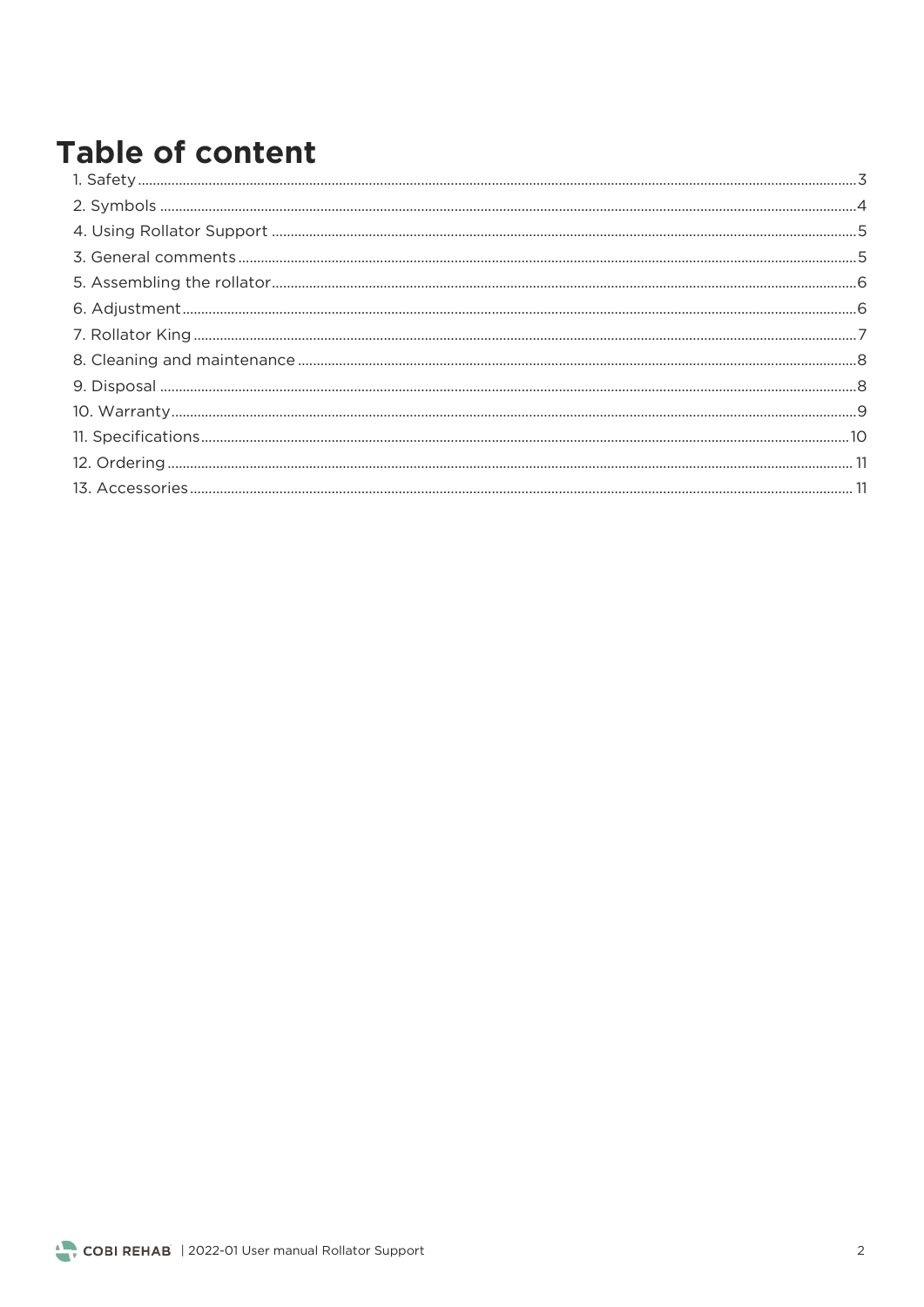## **1. Safety**



Do not use Rollator Support without prior thorough instruction by trained staff or by persons who have received instructions in the use of the rollator. Improper operation may cause injury to the user. the rollator. Improper operation may cause injury to the user.

If Rollator Support is used for persons weighing more than the maximum user weight, the risk of damaging Rollator Support increases. maximum user weight, the risk of damaging Rollator Support increases.

Carefully study these instructions before using the Rollator<br>Support. Pay attention to Safety Instructions indicated by a warning triangle  $\triangle$ triangle .

Cobi Rehab accepts no responsibility for damage caused to the product nor for personal injury caused by improper installation, assembly or use of Rollator Support. of Rollator Support.

Contact Cobi Rehab immediately in the case of damaged or missing parts. Never use your own spare parts.

## **SAFETY INSTRUCTIONS**

Always lock the rollator before sitting down.

Never use the rollator on stairs and escalators.

Never use the rollator as a wheelchair.

hasket.

Never use the rollator on surfaces that slope by more than 3,5 degrees.

Never use the rollator on soft and uneven surfaces.

Always remember to tighten the hand nuts for height adjustment.

Keep both feet on the ground while using the rollator as resting chair.<br>This prevents the rollator from tipping backwards if the user leans against the backrest. against the backrest.

rollator Support can tip over, sustain damage, or break if used by a user<br>weighing more than 200 kg. weight more than 200 kg.

The surface temperature of the Rollator Support can increase or decrease when exposed to external sources of heat or cold. decrease when exposed to external sources of heat or cold.

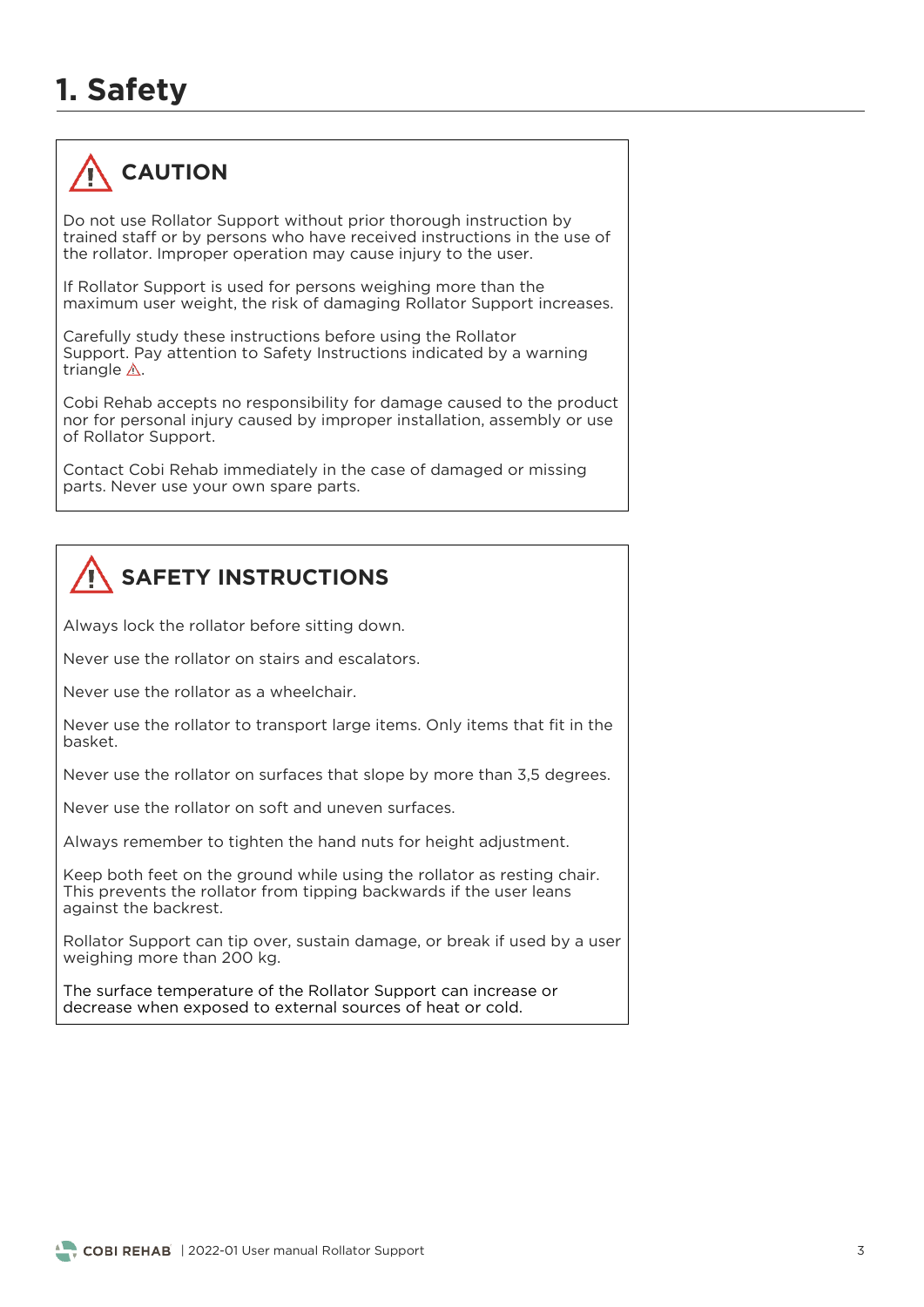## **2. Symbols**

| The following symbols are used in this user manual and/or<br>on the product label.     |                                                                      |  |  |  |
|----------------------------------------------------------------------------------------|----------------------------------------------------------------------|--|--|--|
|                                                                                        | Caution!                                                             |  |  |  |
| CE                                                                                     | Declaration of conformity, Medical Device<br>Regulation, EU 2017/745 |  |  |  |
| REF                                                                                    | Ingrees Protection Ratings Guide.                                    |  |  |  |
| <b>SN</b>                                                                              | Cobi Catalogue number                                                |  |  |  |
| w                                                                                      | Serial number                                                        |  |  |  |
| لمم                                                                                    | Date of manufacture                                                  |  |  |  |
| $ \mathsf{MD} $                                                                        | Manufacturer                                                         |  |  |  |
| ¶ا∱                                                                                    | Medical device                                                       |  |  |  |
|                                                                                        | Body weight                                                          |  |  |  |
| CE-Label on the product is located on the bottom frame.<br>See example of label below. |                                                                      |  |  |  |

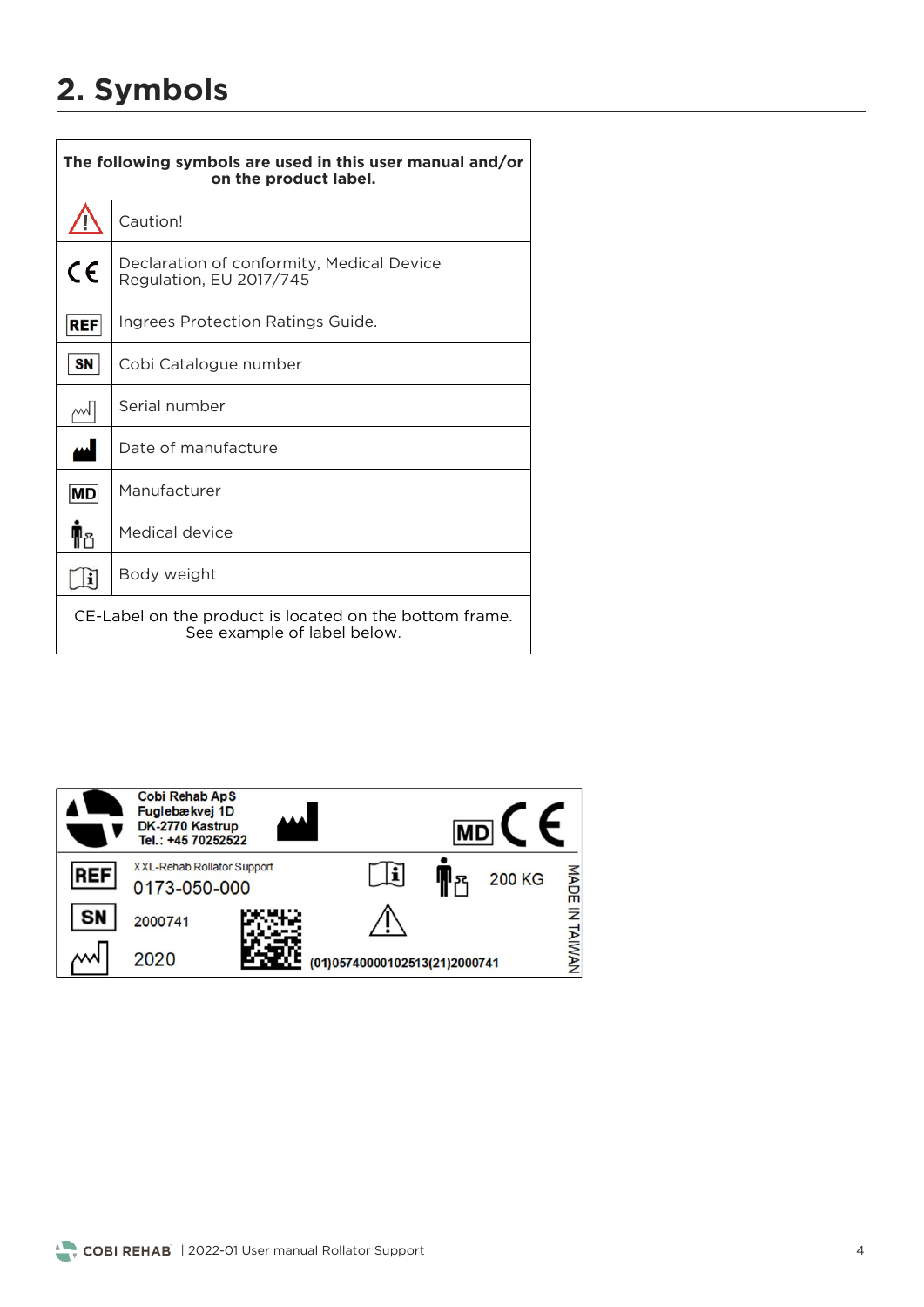## **3. General comments**

This user manual contains important information about the use of Rollator Support and the target aroup for the rollator. It also includes a wide group<br>range of specifications on Rollator Support range of specifications on Rollator Support.

The most recent version of this user manual can<br>be found on our website. Check if the version you are reading now is the most recent. are reading now is the most recent.

If you need a user manual that is written in a<br>larger font size, the manual is available in PDF format at cobirehab.com, which can be scaled up to the required font size. to the required font size.

You can always contact Cobi Rehab on + 45 7025<br>2522 or cobi@cobi.dk if you want more  $\frac{1}{2}$  information about Rollator Support information about Rollator Support.

Cobi Rehab reserves the right to change the<br>product specifications without providing prior notice

The UDI number of the rollator appears on the label, which is located on the side of the frame. label, which is located on the side of the frame.

Product safety notices and product recalls can be viewed on the website.

https://<br>https://www.com/kundermation/  $\sum_{i=1}^{n}$ 

### **4. Using Rollator Support**

Rollator Support should only be used by the independent user, who are physically and mentally able to use the rollator safely (e.g., to walk steer brake)  $\frac{1}{2}$ , steer, brake, brake, brake, brake, brake, brake, brake, brake, brake, brake, brake, brake, brake, brake, brake, brake, brake, brake, brake, brake, brake, brake, brake, brake, brake, brake, brake, brake, brake,

Rollator Support is intended for users weighing<br>up to 200 kg. The rollator is designed for use outside and inside, in institutions, care centers and private homes. and private homes.

 $\triangle$  Rollator Support can tip over, sustain damage, or break if used by a user weighing more than 200 kg. 200 kg.

Always consult a therapist before assigning a Rollator Support to a user. Rollator Support to a user.

### **4.1 More use**

Rollator Support is available in two sizes, 61cm the handles. Both models have a seat width of the handles is a model in the continuation of the handles.  $\frac{1}{2}$ cm.

The total width of Rollator Support is 13 cm more than the distance between the handles. Be aware of the model with a width of 84 cm can have difficulties going through certain doorways difficulties going through certain doorways.

#### **How to choose the right size**

Which size of Rollator Support depends on the body shape of the user. For users with a lot of fullness around the pelvis and thighs, we recommend a size 71 cm. recommend a size 71 cm.

place a book or similar on the side of the user's

The height adjustable forearm supports assist the user to drive the rollator forwards in an upright position and at the same time relieve the wrists. position and at the same time relieve the wrists.

### Rollator Support can be used as a resting chair<br>when the brakes are locked. when the brakes are locked.

surfaces.

#### **Contraindications**

The user of Rollator Support must have physical<br>and cognitive resources to control and operate the rollator in a safe manner.

body where the user is widest. Then measure the distance between the two books. distance between the two books.

Contact Cobi Rehab at cobi@cobi.dk for guidance and instructions on how to choose the right size. and instructions on how to choose the right size.

#### **To walk the Rollator Support**

1. Place hands on the handles. Release the brakes.

2. Step forward gently, one foot at a time.

3. Make sure the surface is smooth, so it is easier to walk. Pay attention to obstacles.

4. Use the brake levers to stop. 4. Use the brake levers to stop.

never assume remaist on surfaces that slope by  $\frac{1}{2}$ 

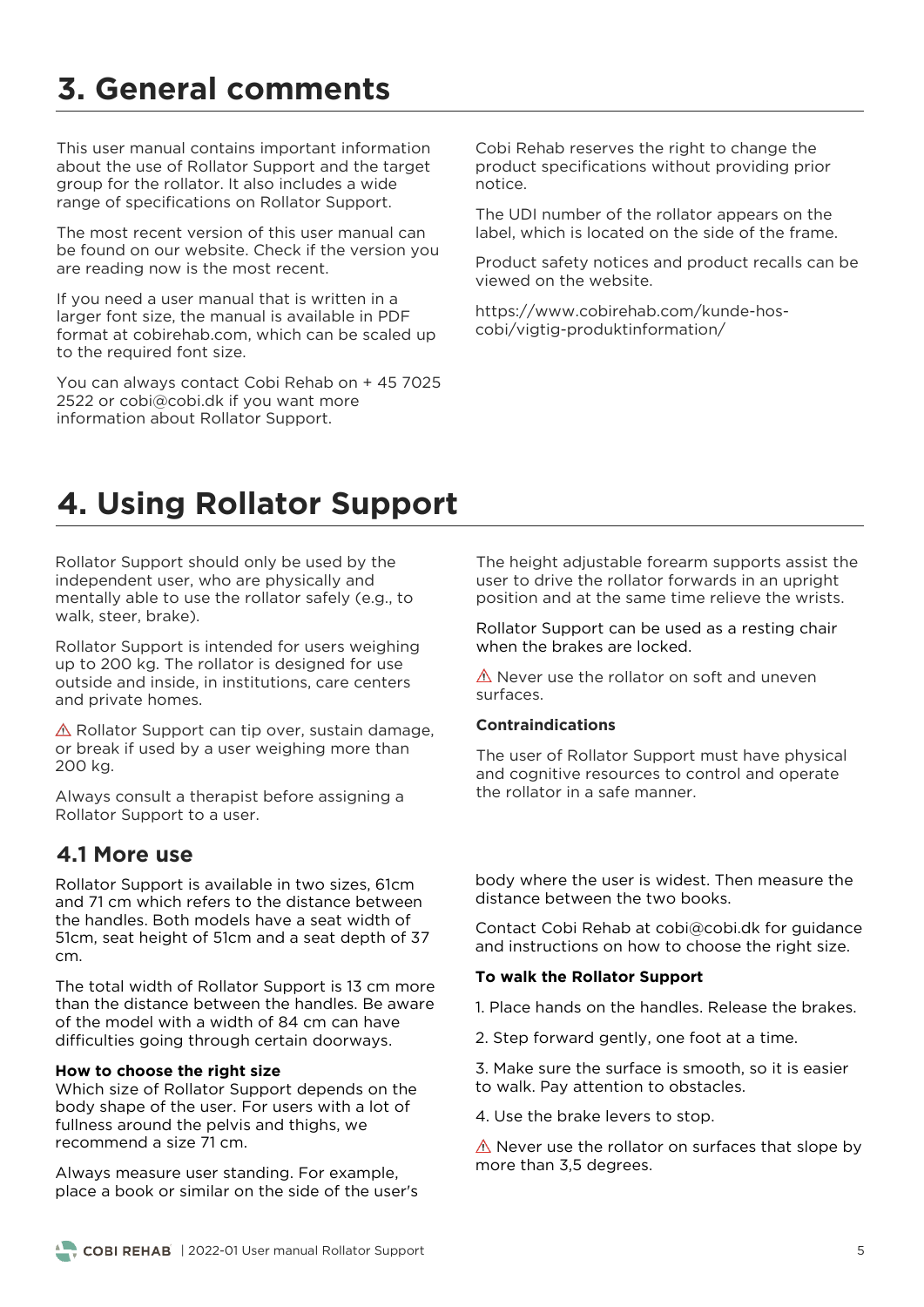## **5. Assembling the rollator**

In addition to the rollator, the shipped box also contains two handles (connected to the rollator by cables), two bars with underarm support, a basket, and a safety backrest. based, and a safety backrest.

1. Unfold the rollator. 1. Unfold the rollator.

2. Remove the screws for height adjustment from<br>the handlebar.

3. Attach the bars with the underarm support to the rollator.

4. Mount the handles to the underarm support.

5. Mount the back on the front of the rollator by pulling upwards on the knobs on the left and right sides, respectively. sides, respectively.

Notice that the knob can be locked to make it easier to mount the back. This is done by pulling the knob upwards and turning it a quarter turn. the knob upwards and turning it a quarter turn.

Remember to loosen the knob again to fasten the safety back rest. safety back rest.

6. Mount the basket in the front by placing the Place the notch on the bottom of the basket on top of the bottom tube. top of the bottom tube.

7. Adjust the height of the handles to suit the user.

8. Adjust the brakes.

 $\triangle$  Do not use the rollator without the safety backrest.

The safety backrest ensure that the weight is not positioned too far forward. If the weight it positioned too far forward, the rollator may tip. positioned too far forward, the rollator may tip.

 $\triangle$  Do not lay or put extra cushions on the upholstered seat when in use. upholstered seat when in use.

## **6. Adjustment**

#### **Adjusting the height of the underarm support**

the screw so the hars can move freely un and the screw, so the bars can move freely up and down.

2. Push the underarm support up or down until screw and the knob again. screw and the knob again.

### 3. Tighten.

Ensure left and right underarm support are level to avoid instability problems.

#### **How to fold the rollator?**

1. Grab the front of the seat (the side closest to the other hand. the other hand.

2. Lift the seat.

3 The rollator now folds 3. The rollator now folds.

To minimize the size of an already folded rollator,<br>remove the back and basket remove the back and basket.

#### **Adjustment of the brakes**

The rollator brakes is used in two ways.

Brief stops: Brief stops:

Squeeze each brake handles upwards.

Longer stops:

Push both brake-handles downwards, so they lock<br>in a "down" position. The handles stay in this in a "down" position. The handles stay in this position until they are actively released.

#### **Brake inspection**

The brakes are properly set on delivery.

Brake operation, and parking brake should be checked before every use.

If the parking brake cannot lock or if the brakes are not working correctly, contact Cobi Rehab immediately. immediately.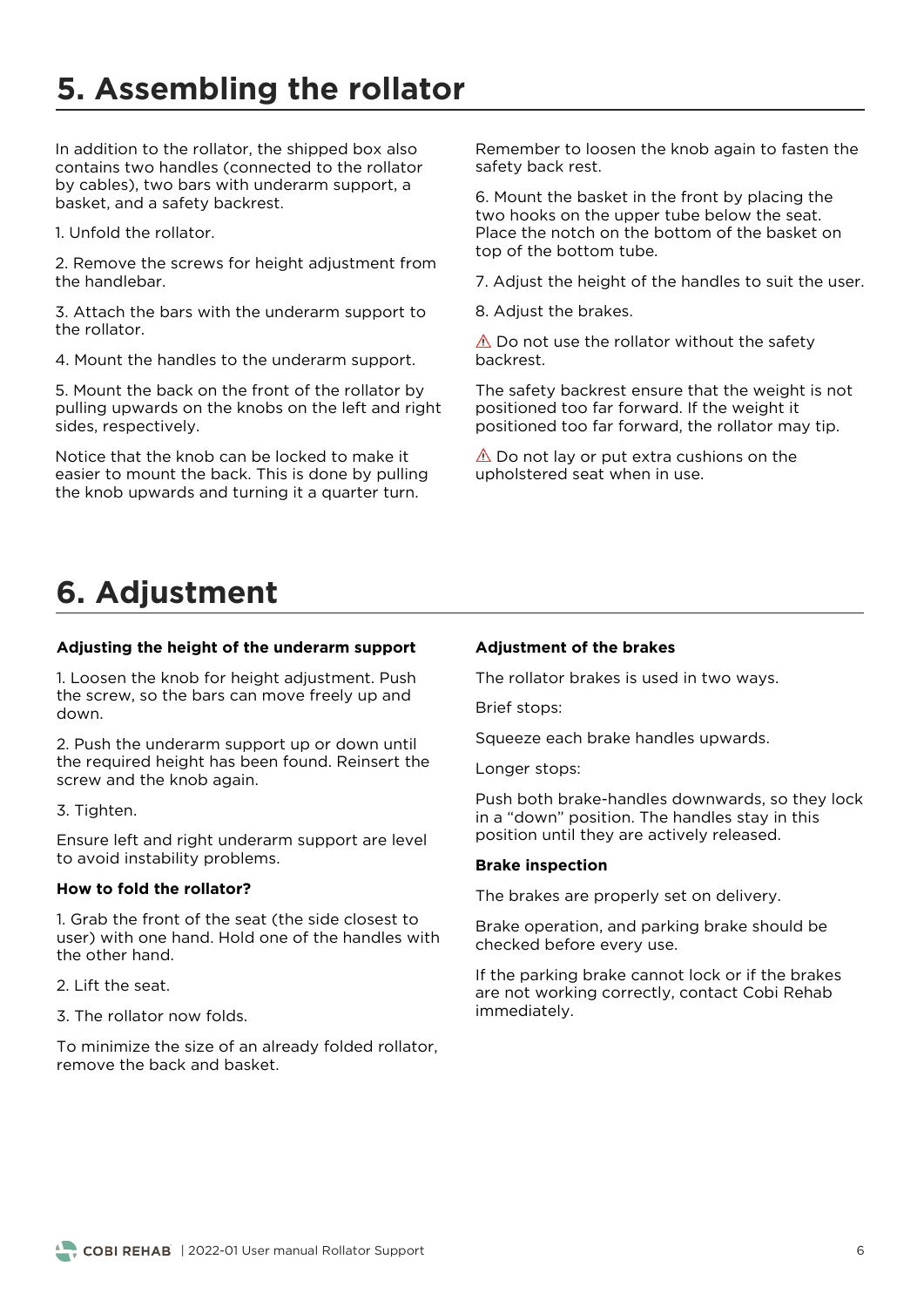### **6.1 Transportation in motor vehicle**

Rollator Support can be transported from one<br>place to another. Fold the rollator as described below.

user) with one hand. Hold one of the handles with the other hand.

### **6.2 Storage (incl. long-term storage)**

The Rollator Support should be stored in the dark<br>and covered with a sheet or other cover.

The Rollator Support should be stored at temperatures between -10°- 50°C. temperatures between -10°- 50°C.

2. Lift the seat. The Rollator now folds.

remove the back and basket.

 $\triangle$  Rollator Support cannot be used as a seat in a motor vehicle.

Wet or damaged during storage we dan aged during storage.

### **7. Rollator King**

Rollator King is in the construction like Rollator<br>Support. However, Rollator King has handles  $S$  instead of underarm supports. User weight 32 instead of understanding supports. User weight 325 September 2255 September 2255 September 2255 September 2255  $\ddot{\phantom{a}}$ 

If the user instead needs a Rollator King, the<br>underarm supports can be removed from Rollator underarm supports can be removed from Romansis. Support and replaced with handles.

Contact Cobi Rehab for more information on mounting of handles.

See "Accessories"-section for handles item

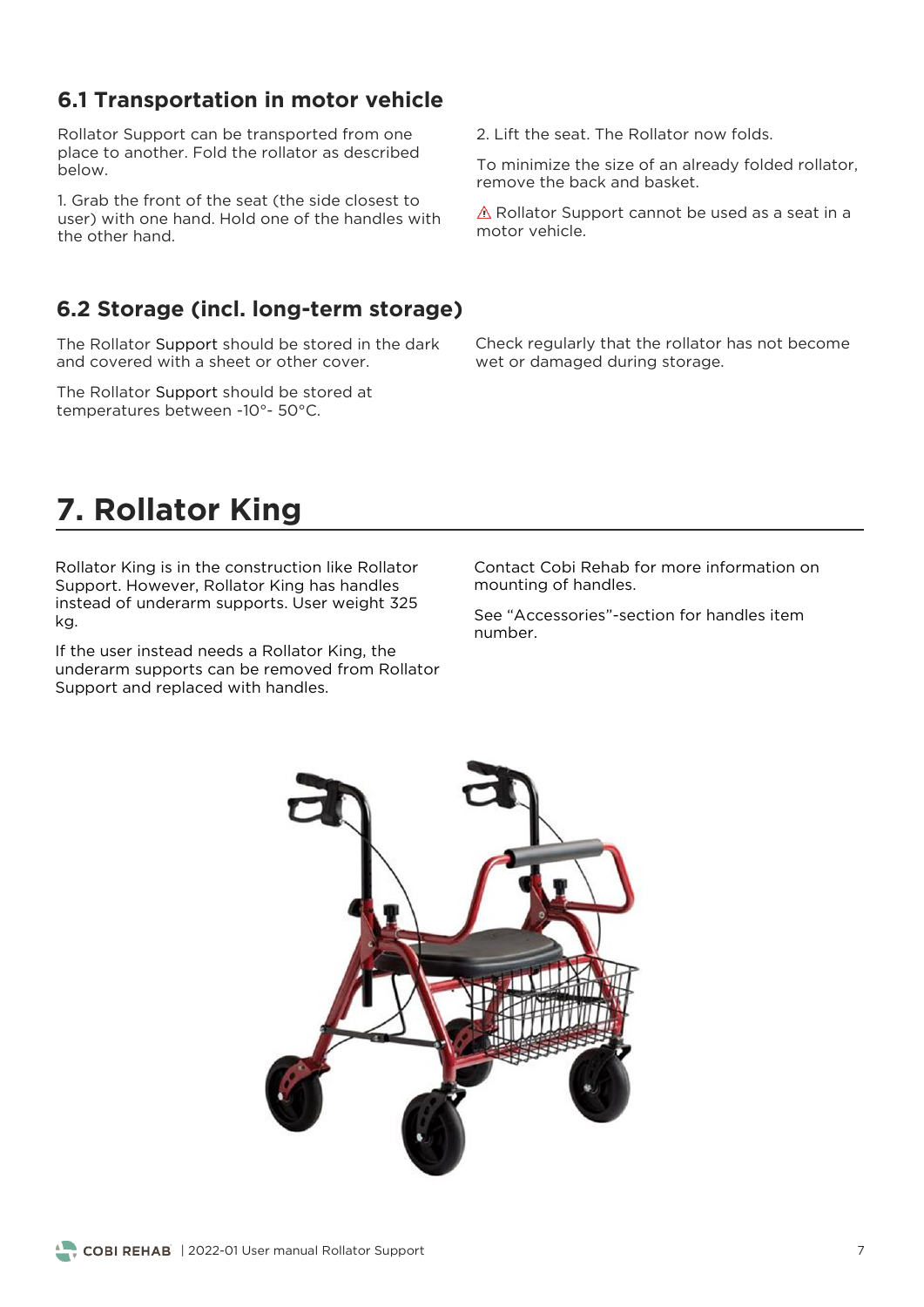### **8.1 Cleaning and disinfection**

Frame, seat, handles, and safety backrest can be cleaned with water and a household detergent. cleaned with water and a household detergent.

#### **Disinfection**

Frame, seat, handles, and safety backrest can be disinfected with ethanol 70-85% or a chlorine product 1000-1200 ppm. product 1000-1200 ppm.

 $\triangle$  The upholstered seat and the back rest must be replaced or thoroughly disinfected when Rollator replaced of the eaglig disinfected when Rollands. Support is transferred to a new user.

This is done to avoid cross-contamination and infections.

Local cleaning and disinfection procedures must<br>always be followed. always be followed.

switching to a new user switching to a new user.

### **8.2 Maintenance**

Retighten them if needed Retighten them if needed.

cleaning and maintenance cleaning and maintenance.

 $\frac{1}{100}$ guidelines can lead to malfunction.

## **9. Disposal**

Products that can no longer be used are to be disposed of in a sustainable way. Please contact the relevant authorities for information on proper disposal. disposal.

#### **Recycling**

Parts of the rollator can be reused. Contact Cobi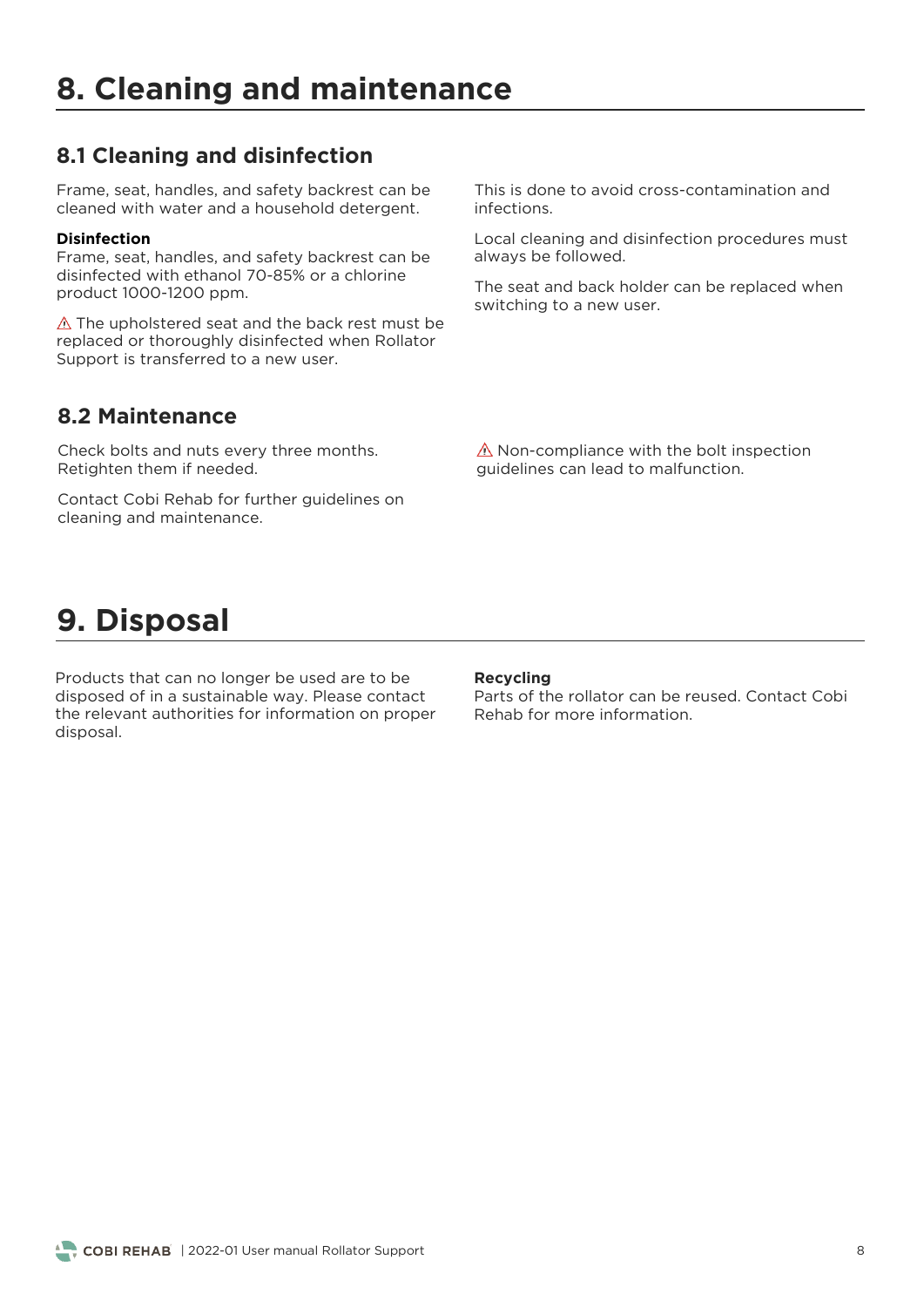## **10. Warranty**

When delivered, Rollator Support is free from<br>defects. Should. contrary to all inspections, there be any defects or damage to the Rollator support please contact Cobi Rebab imme Support, please contact Cobi Rehab immediately.

Rollator Support is covered by a 1-year warranty from the date of purchase. The invoice serves as warranty certificate. warranty certificate.

The warranty does not apply to:

etc have been removed or considerably damage etc. have been removed or considerably damaged

- products that have been repaired by<br>unauthorized staff

- normal wear and tear, for example cleaning,<br>adjustment, lubrication and update of equipment or parts. or parts.

### **10.1 Unintended incident**

Report any incidents related to the use of Rollator Support to Cobi Rehab. Support to Cobi Rehab.

The warranty is void if Cobi Rehab assesses that<br>Rollator Support has been used for purposes other than its intended use, for example, if its weight capacity is exceeded.  $\ldots$  give capacity is exceeded.

In case of incorrect use, both service and spare parts will be invoiced. parts will be invoiced.

The warranty described above is the only valid warranty. warranty.

Cobi Rehab may not be held liable for damages of any kind.

 $\triangle$  Lack of maintenance can damage the product, shorten the life, or affect the performance of Rollator Support. Rollator Support.

### **10.2 After expiry of expected service life**

After the expected service life, it is important that an overall assessment of the product is made before continued use

After the expected service life, Cobi Rehab<br>cannot quarantee the suitability and safety of the product, as Cobi Rehab has no control over how the product is used and wear and tear. the product is used and wear and tear.

The overall assessment of the product must be carried out by qualified professionals, and as a carried out by qualified professionals, and as a

minimum, consideration must be given to how the product has been used, the condition of the product and its components. product and its components.

Cobi Rehab can always make such an assessment.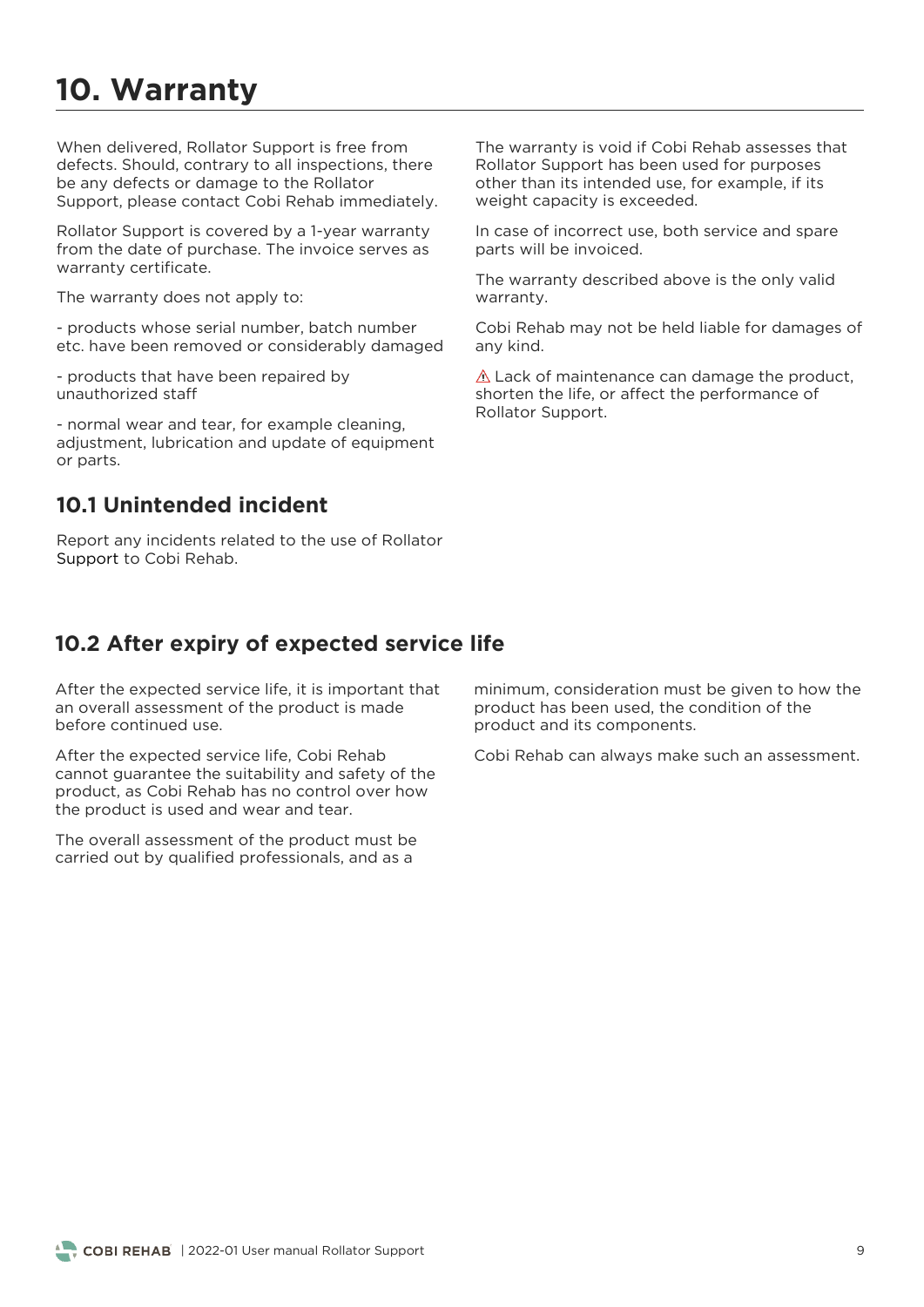# **11. Specifications**

| Model 61 cm og 71 cm                                                                                                          |                   |
|-------------------------------------------------------------------------------------------------------------------------------|-------------------|
| Maximum user weight                                                                                                           | 200 kg            |
| Total length                                                                                                                  | 850 mm            |
| Total width                                                                                                                   | 740/840 mm        |
| Width between handles                                                                                                         | 610/710 mm        |
| Height adjustable in 2.5 cm intervals                                                                                         | 100 - 130 mm      |
| Seat width                                                                                                                    | 510 mm            |
| Seat depth                                                                                                                    | 370 mm            |
| Seat opening                                                                                                                  | 610/710 mm        |
| Seat height                                                                                                                   | 510 mm            |
| Weight                                                                                                                        | 17 kg             |
| Weight capacity in basket                                                                                                     | 5 kg              |
| Foldable                                                                                                                      | Yes               |
| Massive wheel                                                                                                                 | Yes               |
| Frame                                                                                                                         | Steel/SAE4130     |
| Frame and seat                                                                                                                | Flame retardant   |
| Seat and back                                                                                                                 | Polyurethane      |
| Wheel                                                                                                                         | 8" massive        |
| Expected product life                                                                                                         | 7 years           |
| ISO classification                                                                                                            | ISO 12 06 06 - 11 |
| Risk class                                                                                                                    |                   |
| <b>Basic UDI</b>                                                                                                              | 5740000100007N8   |
| The surface temperature of the Rollator Support can increase or decrease when exposed to external<br>sources of heat or cold. |                   |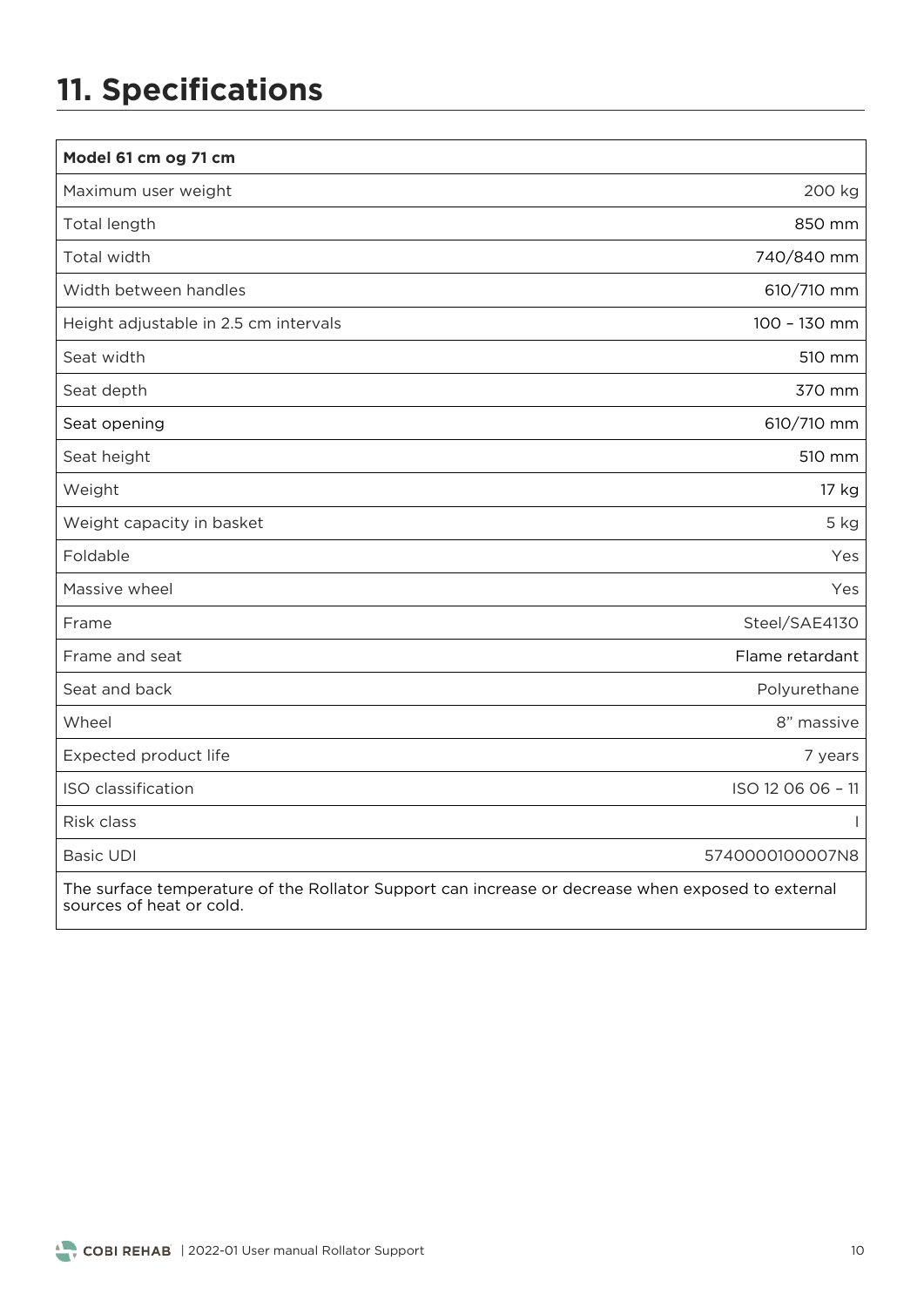# **12. Ordering**

| <b>Model</b>                         | <b>Seat opening</b> | <b>Total width</b> | Item number  |
|--------------------------------------|---------------------|--------------------|--------------|
| Rollator Support 61, incl.<br>basket | 610 mm              | 740 mm l           | 0173-050-000 |
| Rollator Support 71, incl.<br>basket | 710 mm              | 840 mm             | 0173-071-000 |

### **13. Accessories**

| Item number   |  |
|---------------|--|
| 0170-999-010  |  |
| 0170-999-010L |  |
| 0170-999-010L |  |
|               |  |